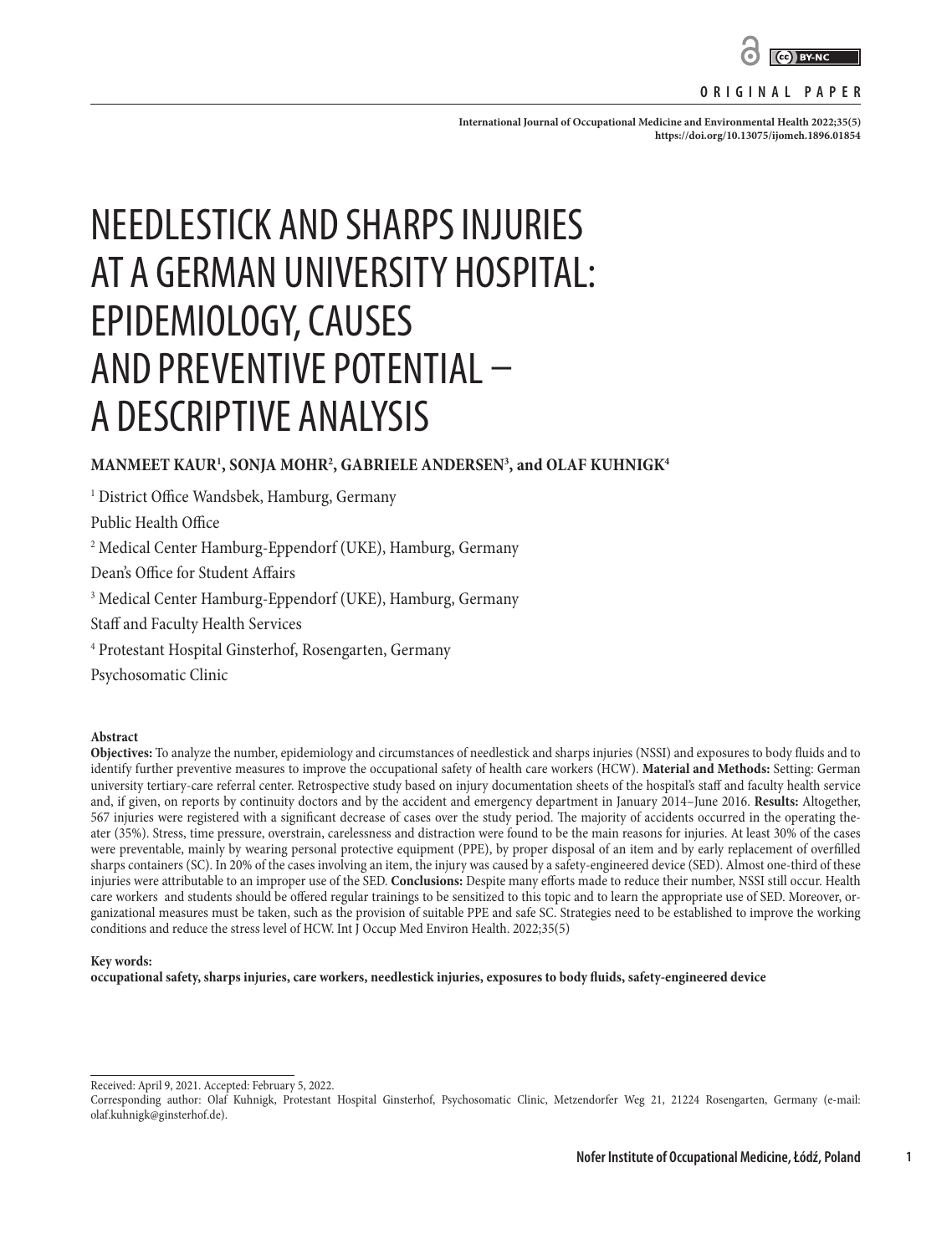# **INTRODUCTION**

Needlestick and sharps injuries (NSSI) are defined as skin injuries caused by objects that are contaminated with potentially contagious material [1]. In addition, the skin and mucous membranes can be exposed to possibly infectious body fluids (BF) by splashes. Needlestick and sharps injuries are counted among the most frequent work-related accidents of health care workers (HCW) [2]. According to a review by Elseviers et al. [3], the incidence of NSSI ranges 1.4–9.5/100 HCW/year. In Germany there were roughly 500 000 NSSI/year occurring before the introduction of safety-engineered devices (SED) [4]. In 2015 around 51 000 NSSI were reported to the German Professional Association for Health Service and Welfare [2].

Needlestick and sharps injuries hold the risk of occupational infection which has been described for >60 different pathogens [5]. Transmission of the hepatitis B virus (HBV), the hepatitis C virus (HCV) and the human immunodeficiency virus (HIV) play a leading role with 0.42 HBV, 0.05–1.3 HCV, and 0.04–0.32 HIV infections per 100 NSSI [3].

The psychological consequences accompanying NSSI constitute another relevant aspect. As reported by Sohn et al. [6], having experienced a NSSI leads to higher levels of stress, anxiety and depression, in particular when the index patient (IP) is known to have a chronic infection [7].

The costs caused by a single NSSI lie between EUR 110 [8] and EUR 272 [9]. They result from blood tests, vaccination against HBV, post-exposure prophylaxis and psychiatric support (when the IP is HIV-positive) [9], excluding potential expenses for treatment of transmitted infections and for loss of working hours.

Aiming to create a safe work environment and reduce the number of NSSI, Council Directive 2010/32/EU was passed by the European Union in May 2010 [10] and transferred into German law by a revision of the TRBA 250 (Technical Rules for Biological Agents) in March 2014 [1]. This study was conducted at the University Medical Center Hamburg-Eppendorf (UKE), the largest hospital in Hamburg with approx. 14 142 employees (including trainees and temporary workers) and 3388 students [11]. The authors aimed to examine the number and epidemiology of NSSI taking place at the UKE to get an understanding of how and why such injuries occur despite the implementation of the above-mentioned political measures and to identify further preventive potential in terms of improving the occupational safety of HCW.

# **MATERIAL AND METHODS**

All reported NSSI as well as blood and body fluid exposures (BBFE) are documented at the hospital's staff and faculty health service. The study was conducted retrospectively by collecting data from the injury documentation sheets which consist of 2 parts. The first section comprises personal data (age, occupation, department, immunity to HBV), details of the IP (where available) and information about the injury (date, time, type of device, place, cause) which each need to be filled in and ticked respectively; the second part is a free-text field. If given, reports by continuity doctors and by the accident and emergency department were also used for data collection. All injuries that occurred in January 2014–June 2016 were included; those that had not occurred at the UKE but were still documented were excluded from the study.

The authors consulted with the Ethics Committee of the Hamburg Medical Association, which considered ethical approval to be unnecessary but requested for reasons of data protection the anonymization of names and dates of birth. Nominal variables were created and encoded based on a literature research using PubMed and the analysis of the documentation sheets with emphasis on the written comments.

An injury was graded as preventable if the question of how it could have been prevented could clearly be answered naming a plausible solution. Injuries attribut-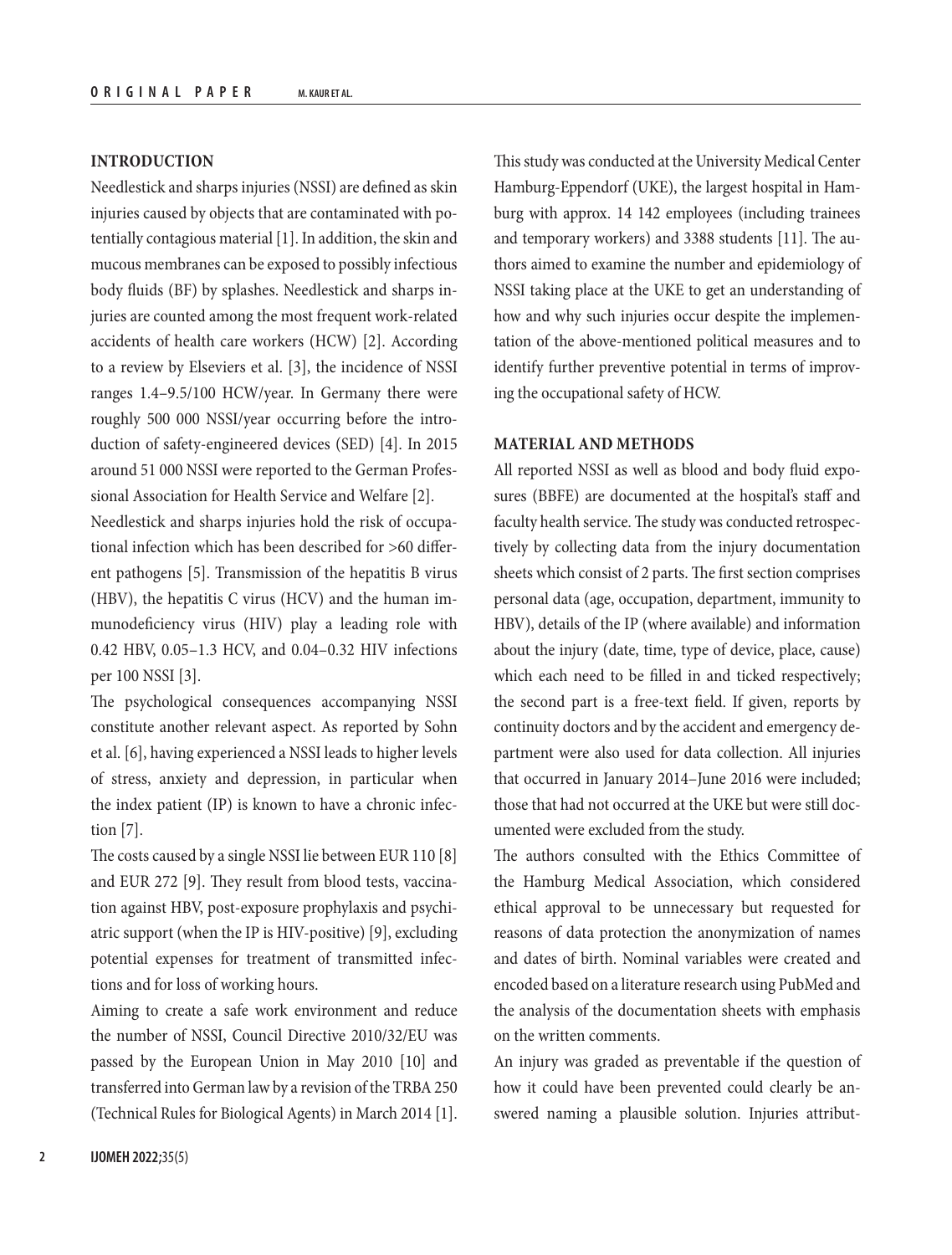

The lines are based on the number of needlestick and sharps injuries as well as blood and body fluid exposures recorded per month in total and with regard to the separate age groups. The percentage reflects the share of the cases that occurred within the periods of six months with regard to the total number of injuries ( $N = 566$  since no date of injury was stated in one case).

**Figure 1.** Frequency distribution of the needlestick and sharps injuries in the course of the study period, January 2014–June 2016, University Medical Center Hamburg-Eppendorf, Germany

able to an unexpected movement, harmful behavior of the patient, an unfortunate incident, unsafe or defect equipment and those that happened despite all safety precautions that had been taken, were graded as probably unavoidable. The use of an SED was considered to be improper if the injury occurred despite the safety mechanism (SM) being constantly active, if it happened during the activation of the SM or if the SM was incompletely or not activated at all. If an injury occurred during the activation of the SM, the activation status was categorized as incompletely activated.

The data was entered into a Microsoft Excel file. Statistical analyses were conducted using Microsoft Excel 2010 and IBM SPSS Statistics v. 22. Standard descriptive methods were used to determine frequency distributions. Furthermore, a correlation analysis was performed in order to investigate the relationship between the number of injuries and the course of the study period. Pearson correlation coefficient (r) was used to assess this relationship. A negative coefficient indicates a decrease in NSSI while a positive coefficient indicates an increase in NSSI. Differences between different groups could not be analyzed using additional statistical tests  $\frac{3}{2}$  as  $\frac{3}{2}$   $\frac{3}{2}$   $\frac{3}{2}$   $\frac{3}{2}$   $\frac{3}{2}$   $\frac{3}{2}$   $\frac{3}{2}$   $\frac{3}{2}$   $\frac{3}{2}$   $\frac{3}{2}$   $\frac{3}{2}$   $\frac{3}{2}$   $\frac{3}{2}$   $\frac{3}{2}$   $\frac{3}{2}$   $\frac{3}{2}$   $\frac{3}{2}$   $\frac{3}{2}$   $\frac{3}{2}$   $\frac{3}{2}$   $\frac{3}{2}$ 

The building of homogenous and comparable, albeit small, subgroups outweighed the approach to build big enough subgroups to perform statistical analysis.

# **RESULTS**

During the study period, 586 cases were registered, of which 19 were excluded for not having occurred at the UKE. Most of the injuries were percutaneous (85%), followed by eye and/or mouth contaminations (12%) and exposures of non-intact or intact skin to BF (2%). Looking at the age distribution of the persons injured, the age was <35 years in 68% of cases, 35–49 years in 25% and ≥50 years in 7%. In the course of the study period, there was a significant drop in the total number of injuries  $(r = -0.66, p < 0.001)$ . The distribution of the cases, with regard to the age groups and the time of injury, is presented in Figure 1. Table 1 shows the distribution of injuries by profession, device, place and activity.

# **Cause of injury, preventability and use of personal protective equipment**

The cause of injury could be derived from the documentation sheets in 49% of cases. Stress, time pressure, over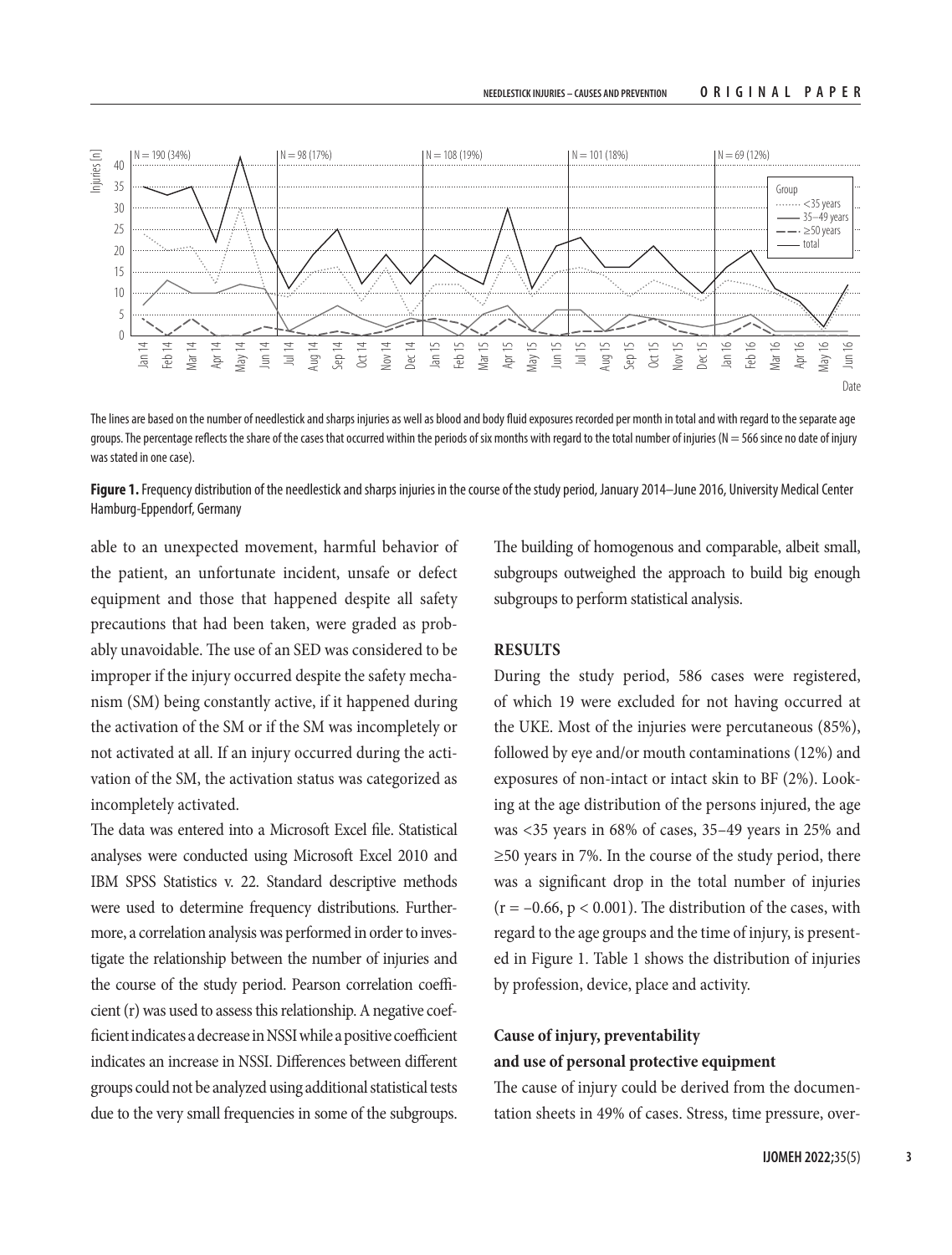**Table 1.** Distribution of injury events with regard to profession, device, place and activity, January 2014–June 2016, University Medical Center Hamburg-Eppendorf, Germany

| Variable                                                                    | Injury event<br>$(N = 567)$ |                |
|-----------------------------------------------------------------------------|-----------------------------|----------------|
|                                                                             | n                           | $\%$           |
| Profession                                                                  |                             |                |
| doctor                                                                      | 215                         | 38             |
| nurse                                                                       | 113                         | 20             |
| medical assistant in the operating theater<br>or functional diagnostic area | 104                         | 18             |
| other profession with patient contact                                       | 36                          | 6              |
| medical student                                                             | 30                          | 5              |
| laboratory and research staff                                               | 25                          | 4              |
| dentist                                                                     | 16                          | 3              |
| other profession without patient contact                                    | 14                          | $\mathfrak{I}$ |
| student of dentistry                                                        | 11                          | $\overline{2}$ |
| not available                                                               | 3                           | 0.5            |
| Device                                                                      |                             |                |
| hollow-bore needle                                                          | 236                         | 42             |
| body fluid or solid body material                                           | 82                          | 14             |
| solid needle                                                                | 76                          | 13             |
| knife/scalpel                                                               | 70                          | 12             |
| surgical instrument                                                         | 27                          | 5              |
| dental instrument                                                           | 24                          | 4              |
| needle (not further specified)                                              | 11                          | 2              |
| unknown                                                                     | 11                          | 2              |
| other                                                                       | 23                          | 4              |
| not available                                                               | 7                           | 1              |
| Place of injury                                                             |                             |                |
| operating theater                                                           | 197                         | 35             |
| ward                                                                        | 137                         | 24             |
| out-patient department                                                      | 61                          | 11             |
| intensive care unit                                                         | 43                          | 8              |
| laboratory                                                                  | 39                          | 7              |
| angiography/endoscopy/radiology                                             | 38                          | 7              |
| accident and emergency department                                           | 13                          | 2              |
| other                                                                       | 27                          | 5              |
| not available                                                               | 12                          | $\overline{2}$ |

| Variable                          |     | Injury event<br>$(N = 567)$ |  |
|-----------------------------------|-----|-----------------------------|--|
|                                   | n   | $\%$                        |  |
| Activity                          |     |                             |  |
| with direct patient contact       | 256 | 45                          |  |
| surgical activity and dissection  | 99  | 39                          |  |
| all kinds of body puncture        | 87  | 34                          |  |
| other                             | 70  | 27                          |  |
| without direct patient contact    | 228 | 40                          |  |
| tidying up, cleaning and disposal | 129 | 57                          |  |
| other                             | 99  | 43                          |  |
| not clearly assessable            | 78  | 14                          |  |
| not available                     | 5   | 1                           |  |

strain, carelessness and distraction were the main reasons for injuries (33%), followed by bad luck (24%) and the item being improperly or not (immediately) disposed of (13%). The distribution of the causes of injury with respect to the occupational groups is shown in Figure 2. A statement regarding the preventability of the injury could be made in 46% of cases, of which a good third would probably not have been avoidable (34%) compared to almost two-thirds that were likely preventable (66%). There were more avoidable cases without direct patient contact (44%) than with (21%). Cleaning, tidying up and disposing were the major activities (56%) involved in preventable cases. Members of the housekeeping staff were mainly affected by avoidable injuries (91%), followed by the nursing staff (52%). Most of the preventable cases occurred in the intensive care unit (ICU) (44%), on the ward (44%) and in the areas where angiography, endoscopy and radiology are performed (42%). Looking at how these injuries could have been avoided, wearing personal protective equipment (PPE) comes in first place (33%), disposing of an item properly and having a (conveniently placed) sharps container (SC) at one's disposal tie for second (23%), and replacing an overfilled SC third (13%). Bearing in mind the aim of developing preventive strate-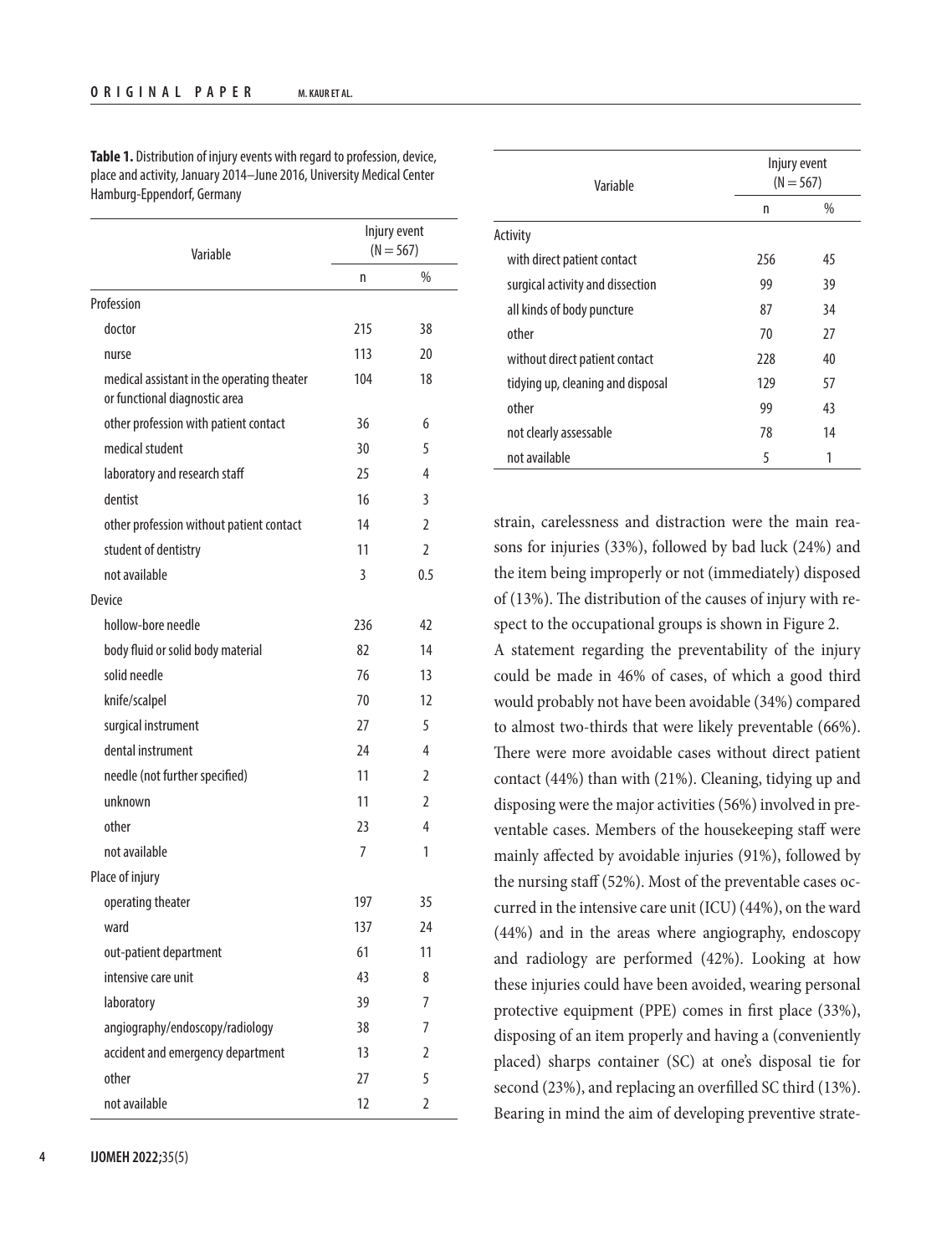

In total, the cause of injury and the occupational group of the injured person were given in 276 cases. Each bar represents an occupational group and depicts the distribution of the causes of injuries in percentage terms within each group: A– stress/time pressure/overstrain/carelessness/distraction, B – bad luck/slipped/unexpected movement, C – item improperly or not (immediately) disposed, D – overfilled, inconveniently placed or unsafe sharps container, E – safety mechanism not (immediately), incompletely or improperly activated, F – cramped conditions, G – combination of various points, H – other.

**Figure 2.** Distribution of the causes of injury with regard to the occupational groups, January 2014 -June 2016, University Medical Center Hamburg-Eppendorf, Germany



In total, the place where the preventable injury occurred was given in 176 cases. Each bar represents a place of injury and depicts the distribution of preventive measures in percentage terms within each place:  $A -$  wearing protective equipment,  $B -$  proper disposal of item/availability or more convenient placement of sharps container, C – replacement of a filled sharps container, D – (correct) activation of the safety mechanism, E – use of a safety device, F – immediate disposal of used item, G – other.

**Figure 3.** Measures how the preventable injuries could have been avoided with regard to the place of injury, January 2014 -June 2016, University Medical Center Hamburg-Eppendorf, Germany

gies, Figure 3 presents ways in which injuries could have been prevented in the different hospital areas.

Information regarding the use of PPE could be derived from the documentation sheets in 56% of cases. No gloves were worn in at least 4% of cases, even though their use would have been appropriate. No safety goggles and/or surgical mask were used in 75% of the cases in which an eye and/or mouth contamination occurred, even though a splash of BF or solid body material into the face could have theoretically been expected. Surgical and dissecting activities (33%) as well as activities connected with the use of vascular access devices (inserting, flushing, removing and taking a blood sample) (31%) were predominantly concerned. These splash injuries that happened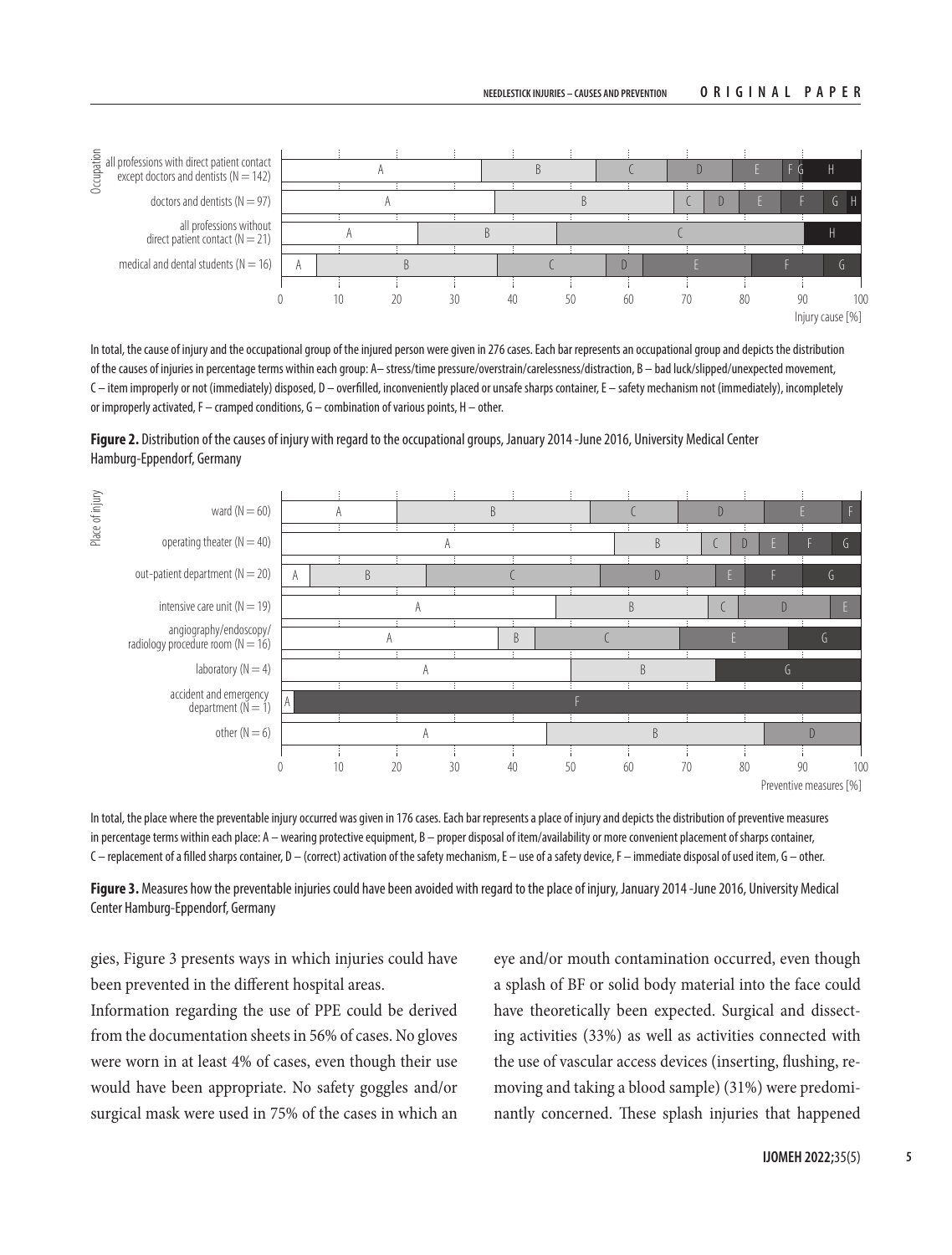| Time of injury                    | Injuries involving an item<br>$(N = 485)$ |      |
|-----------------------------------|-------------------------------------------|------|
|                                   | n                                         | $\%$ |
| During use of item                | 178                                       | 37   |
| After use of item                 | 229                                       | 47   |
| before disposal                   | 91                                        | 40   |
| during disposal                   | 76                                        | 33   |
| after disposal                    | 35                                        | 15   |
| item does not need to be disposed | 7                                         | 3    |
| could not be assessed             | 20                                        | 9    |
| Not assessable                    | 78                                        | 16   |

**Table 2.** Time of injury regarding the use and disposal of item, January 2014– June 2016, University Medical Center Hamburg-Eppendorf, Germany

due to a lack of precautionary facial protection measures primarily occurred in the ICU (16%), secondly in the angiography, endoscopy and radiology areas (13%), and thirdly in the operating theater (11%).

## **Use of safety-engineered device**

Taking into account only the injuries involving an item (85%), it was used by the person who injured himself in 59% of the incidents, whereas it was used by somebody else in 28%. Just looking at the latter injuries, the majority of these occurred when the item was no longer being used for its purpose (64%), while it was held in the injurer's hand in 31% at the time of the injury. On the whole, there were more injuries occurring after than during the use of an item (Table 2). Injuries occurring after disposal took place especially in areas where angiography, endoscopy and radiology are performed (20%) and in the ICU (18%).

An SED was used in 20% of the cases involving an item. Safety mechanisms that need to be activated manually were most frequent (80%), followed by passively triggered mechanisms (18%) and such which are constantly active (2%). Most of the injuries occurred before the activation of the SM (Table 3). Injuries occurring after the ac**Table 3.** Activation of safety mechanism of safety-engineered device (SED), January 2014–June 2016, University Medical Center Hamburg-Eppendorf, Germany

| Variable                                                              | Injuries involving a SED<br>$(N = 97)$ |                 |
|-----------------------------------------------------------------------|----------------------------------------|-----------------|
|                                                                       | n                                      | $\%$            |
| Time of injury with regard to<br>activation of safety mechanism       |                                        |                 |
| before activation                                                     | 51                                     | 53              |
| during activation                                                     | 13                                     | 13              |
| after activation                                                      | 12                                     | 12              |
| safety mechanism constantly<br>active (i.e. blood culture<br>adapter) | $\mathfrak z$                          | $\mathfrak{D}$  |
| could not be assessed                                                 | 19                                     | 20              |
| Activation status of safety<br>mechanism at the time of injury        |                                        |                 |
| not activated                                                         | 57                                     | 59              |
| incompletely activated                                                | 18                                     | 19              |
| fully activated                                                       | 1                                      | 1               |
| safety mechanism constantly<br>active (i.e. blood culture<br>adapter) | 2                                      | $\mathfrak z$   |
| could not be assessed                                                 | 19                                     | $\overline{20}$ |

tivation were caused by the use of defective devices (50%) and an incomplete activation of the SM (42%). Altogether, 30% of the injuries involving an SED were attributable to an improper use (Table 4).

#### **DISCUSSION**

Against the backdrop of NSSI/BBFE causing considerable health-related and financial burdens [3,5,6,8,9], efforts have been made over recent years to reduce the number of injuries. Nevertheless, exposures of HCW to potentially infectious body material still occur. In this study the unpreventable cases made up almost 16%, closely corresponding to results described by Wicker et al. [7]. In contrast, just over 30% of cases happened needlessly. Preventable injuries were found to lie between 30.9% [12]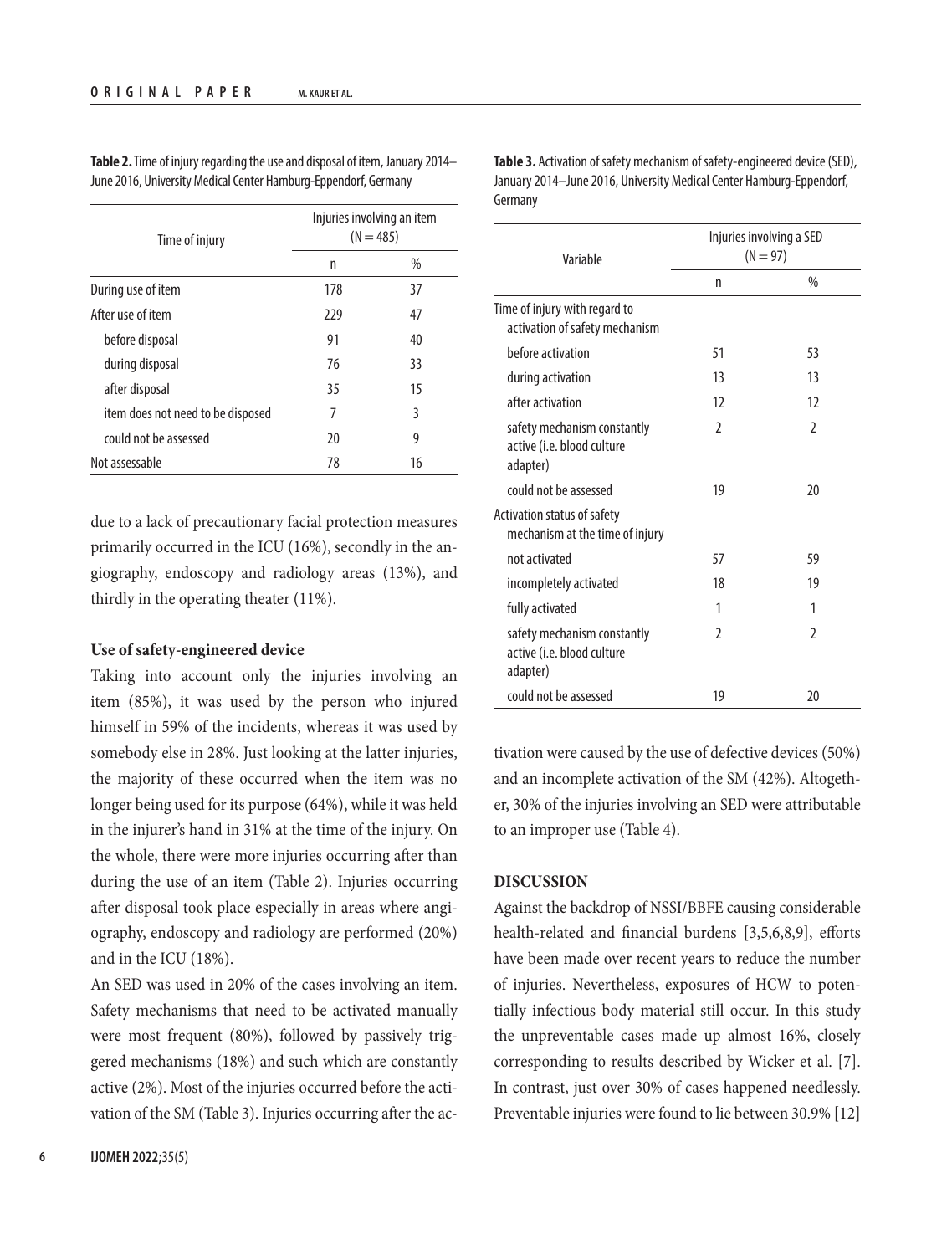**Table 4.** Causes for preventable needlestick and sharps injuries with safety-engineered devices (SED), January 2014–June 2016, University Medical Center Hamburg-Eppendorf, Germany

| Cause                                                                               | Preventable injuries with SED<br>$(N = 29)$ |      |
|-------------------------------------------------------------------------------------|---------------------------------------------|------|
|                                                                                     | n                                           | $\%$ |
| Improperly activated                                                                | 9                                           | 31   |
| Not activated at all                                                                | 7                                           | 24   |
| Incompletely activated                                                              | 5                                           | 17   |
| Not immediately activated                                                           | 3                                           | 10   |
| Improper use of intravenous lines                                                   | I.                                          | 7    |
| Improper use of blood culture<br>adapter                                            | I.                                          | 7    |
| Manual activation of a passively<br>triggered safety mechanism<br>that did not work | 1                                           | 3    |

and 55.2% [7] in other studies. It is essential to understand the mechanisms leading to this kind of NSSI/BBFE so that measures can be adopted to lower the number of injuries to a minimum.

#### **Personal protective equipment**

Personal protective equipment protects the skin and mucous membranes from direct contact with potentially infectious BF. In addition, the use of gloves decreases the volume of BF transferred through an NSSI [12,13] and might thus to some extent reduce the risk of infection [2]. In this study, one-third of the avoidable cases could have been prevented by wearing appropriate PPE, indicating a lack of adherence to basic precautions. Such has also been described in other studies where compliance with the use of PPE lay between only 5% [14] and 35% [15]. Although information regarding the use of gloves could be determined in only 44% of the cases, wearing gloves seems to be practiced for the most part at the UKE. Gershon et al. [16] have shown similar results, whereas compliance with glove use was found to be clearly lower in other studies [5,15,17,18]. The use of gloves in this study

was notably neglected after having finished an activity, that is when cleaning up, activating the SM of an SED and disposing of used items. By contrast, the inadequate usage of facial protection equipment represents a major problem with 75% of splash injuries to the eye(s) and/or mouth that could have been prevented by wearing protective eyewear and/or a surgical mask. The use of protective eyewear ranges in the literature between 1.6% [15] and 79% [19], that of a surgical mask between 4.1% [15] and 55.5% [16].

Coinciding with results by Nelsing et al. [15], the authors discovered that surgical and dissecting activities as well as activities connected to the use of vascular access devices pose a particular risk for facial splash injuries, stressing the urgency of a more natural use of PPE when such activities are performed. In general, it seems that HCW are more likely to wear PPE the higher the risk of infection is estimated [17,20,21]. According to other studies, major reasons for noncompliance with the usage of PPE appear to be interference with working skills [15,21,22], being impractical [21,22] and time-consuming [14,21,22]. Many HCW underestimate the risk of eye contamination despite wearing spectacles [15] and some do not use a PPE because nobody does it and they fear being a target of ridicule [22].

#### **Waste disposal**

Taking into consideration only the cases involving an item, the majority of injuries occurred after its use. Of these, injuries before disposal were most frequent, followed by NSSI that either happened during or after disposal. Focusing on the item-related avoidable cases alone, 91% occurred after use: 30% before, 35% during and 30% after disposal. In other studies, NSSI taking place after the use of an item but before its disposal made up between 9.4% [23] and 31% [18], those happening during disposal between 5% [8] and 46.6% [24]. Having disposed of an item improperly, not having disposed of it immediately or not having disposed of it at all was the third most frequent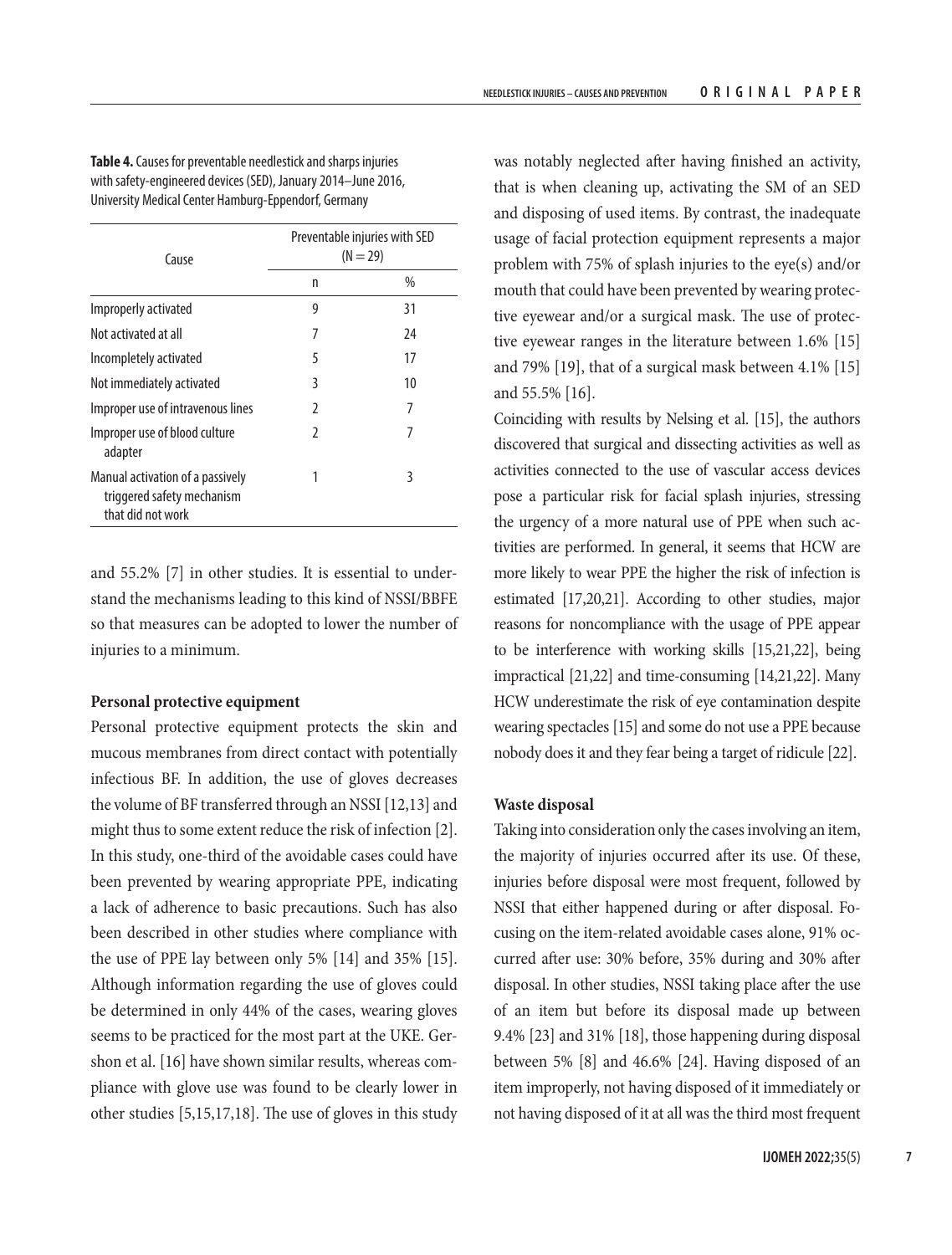cause of injury in this study. In the literature, rates of improper disposal range between 6.2% [5] and 28% [18]. Coinciding with results of other studies [18,25–27], the authors of this manuscript could show that the housekeeping staff was at the highest risk of receiving an NSSI as a consequence of improper disposal. Eighty-two percent of the injured cleaning staff suffered from an injury due to a sharp being disposed of in a garbage bag or being left on the floor. What makes these cases even worse is the fact that the IP is usually not known [25]. Health care workers must be made aware that irresponsible behavior in terms of sharps disposal can have severe impacts on other hospital staff. On the other hand, there were cases recorded where SC were available but injuries occurred nonetheless. For the most part, these container-associated sharps injuries (CASI) were attributable to overfilled SC. The SC was inconveniently placed in three cases and it was punctured by the item in one case.

In a study by Floret et al. [5], the number of CASI lay in 6.7–9.1%. Dulon et al. [8] have shown a CASI rate of 13.5% based on the same reasons as in this study. There is no doubt that SC are essential in terms of safety, however, they need to be placed, used and designed in a way that does not increase the risk of injury. As reported by Grimmond et al. [28], >90% of CASI are related to container design. Sharps containers with a large aperture, a deep atrium and a passive overfill protection allowing for one-handed deposit and that are situated close-at-hand seemed to reduce the risk of obtaining a CASI [29].

In another study by Grimmond and Naisoro [29], the rate of CASI could be significantly decreased by replacing small transportable SC with SC that had a large capacity and were constantly placed in the room where the sharps were used. Bearing these results in mind, SC presently used at the UKE should undergo an evaluation and the placement of SC in each hospital room should be considered. In the end, every HCW must be made aware of his responsibility to replace a full SC so that overfilling will not even occur.

# **8 IJOMEH 2022;**35(5)

#### **Safety-engineered device**

In Germany the use of SED for activities going along with a high infectious potential became obligatory in August 2007 [30]. In accordance with the TRBA 250, the activation of the SM must either work automatically or be performed one-handed right after use. The completed activation of the SM must be clearly recognizable [1]. On the one hand, it seems that the introduction of SED had a lowering effect on the total number of NSSI [5,31–33]; on the other, the proportion of injuries associated with SED has risen [31,34,35]. In this study, 20% of the item-related cases were caused by SED compared to rates of 9.8% [31] to 44% [14] described in the literature. In accordance with these results, several studies have shown that the majority of SED-associated injuries occur before the activation of the device [31,36] or when the SM is not activated [14,35,37]. In this study 82% of the avoidable SED-related injuries could have been prevented by an (immediate, complete or proper) activation of the safety feature. Dulon et al. [2,8] have shown similar results and identified a lack of practical experience as the major cause of failure when SED were used. Being stressed and/or overworked seems to further increase insecurities in terms of correct SED usage [2]. Just as described by other authors [2,8], SED with SM which need to be activated manually made up the principal share in this study. At the same time, the risk of obtaining an NSSI appears to be highest when using manually activated SED and lowest when using SED with passively triggered features; semiautomatic devices lie in between [31]. Where applicable, a more comprehensive provision of automatic SED should thus be considered.

# **CONCLUSIONS**

All in all, 2 factors seem to be decisive in view of reducing NSSI/BBFE:

– taking organizational measures (e.g. providing suitable PPE, SED and SC with a low risk of obtaining a CASI),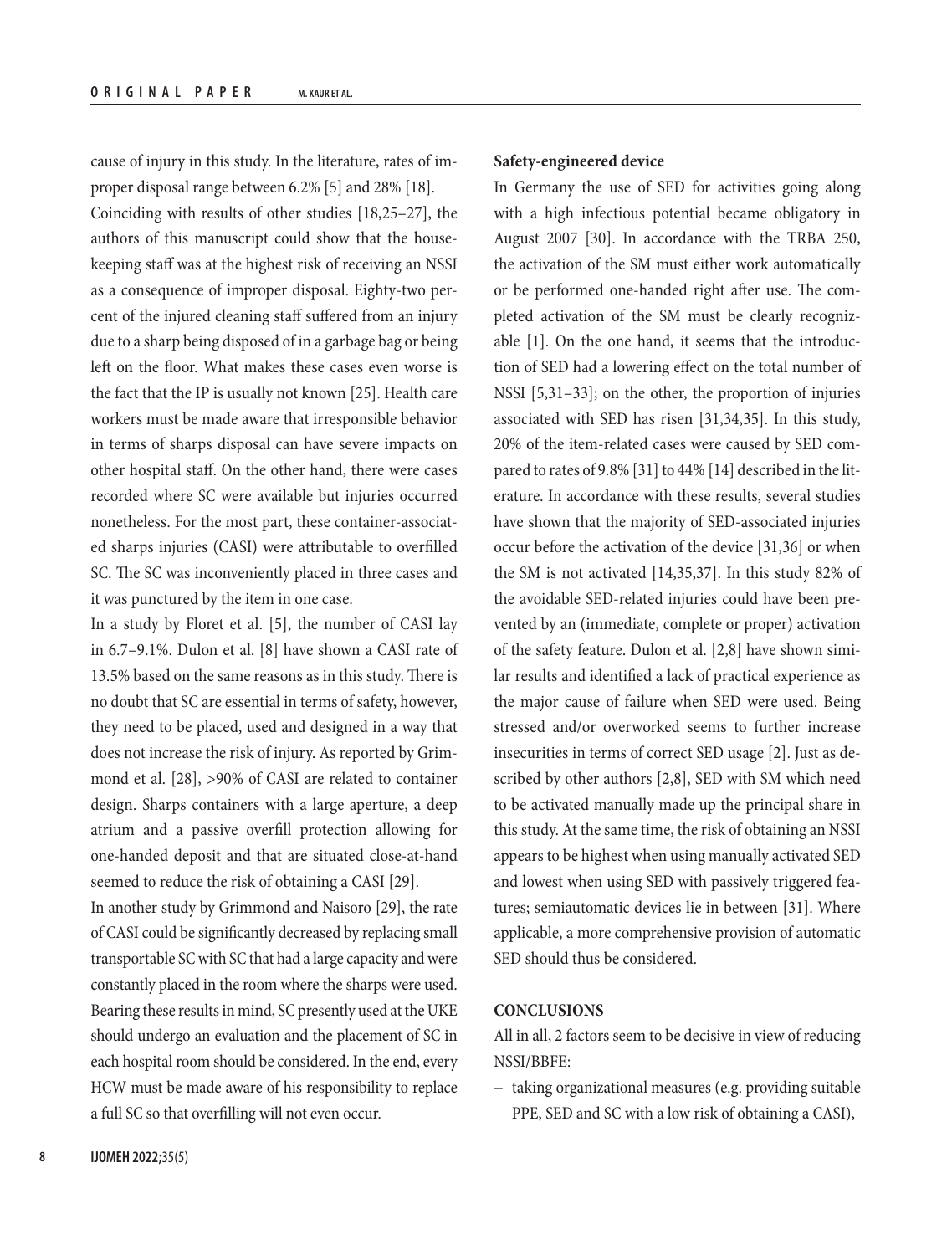– offering regular trainings for HCW and students.

As presented in a meta-analysis by Tarigan et al. [38], training interventions on standard precautions led to a reduction of NSSI rate by 34%, introducing SED (and SC) reduced the rate of NSSI by 49%. The protective effect of combining training with the use of SED was shown to be even higher. In the 2011/2012 winter semester a tutorial was introduced at the UKE giving students the opportunity to practice the correct performance of blood sampling and intravenous line insertion. It is conceivable that this might have contributed to some extent to the abovementioned significant decrease in injuries over the study period especially in the age group of those <35 years. However, it remains unclear why the number of cases was comparatively high in the first half-year of 2014 and what exactly led to the conspicuously sudden drop hereafter. Same as described by other authors [2,7,8,24], stress, time pressure, overstrain, carelessness and distraction were the main causes for injury in this study. It is therefore important to develop strategies to improve the working conditions and reduce workloads.

#### **Limitations**

This study only depicts the NSSI/BBFE that happened at a single German university hospital and is based on selfreported cases alone. It therefore most likely does not take into account the entire number of injuries that occurred during the study period. Underreporting rates described in the literature come up to 90% [4]. Perceiving the risk of infection to be low and a lack of time appear to be the main reasons for underreporting [36,39]. The results of this study might be distorted by the reporting behavior, which needs to be borne in mind when interpreting them. Due to the fact that the study was conducted retrospectively, only the information given on the documentation sheets could be used for data collection. Especially with regard to the free-text fields, it was not always possible to gain complete information and despite the precise definition of the variables, a certain scope for interpretation remained.

# **Concluding general implications for practice**

Despite the implementation of precautionary measures, experiencing a NSSI/BBFE remains a relevant risk concerning all occupational groups and areas of work in the hospital.

Health care workers, students and trainees should thus be regularly sensitized for this topic and made aware of the potential risks that can lead to an injury. In this connection, it is favorable that regular trainings are offered by employers, company doctors and medical faculties. Beyond this, printed and online newsletters, start pages of frequently used work-related computer programs and posters positioned at places in the hospital where they easily catch the eye, could be used to draw attention to the topic.

The working environment should encourage HCW and students to practice an open error culture that allows identifying risk potentials based on which solutions can be developed.

Structural measures such as provision of PPE, SED and safe disposal conditions need to be ensured. At the same time, understaffing should be avoided as far as possible to decrease the workload for each HCW and thus reduce the risk of stress related injuries.

In conclusion, NSSI/BBFE will probably never be completely avoidable; nonetheless, the implementation of above mentioned measures can contribute to a reduction of their number and like this to a diminution of consequences concerning health and financial aspects.

# **REFERENCES**

1. TRBA 250 (Technical Rules for Biological Agents). Federal Institute for Occupational Safety and Health website. [cited 2019 Feb 27]. Available from: [https://www.baua.de/DE/](https://www.baua.de/DE/Angebote/Rechtstexte-und-TechnischeRegeln/Regelwerk/TRBA/pdf/TRBA-250.pdf?__blob=publicationFile&v=4) [Angebote/Rechtstexte-und-TechnischeRegeln/Regelwerk/](https://www.baua.de/DE/Angebote/Rechtstexte-und-TechnischeRegeln/Regelwerk/TRBA/pdf/TRBA-250.pdf?__blob=publicationFile&v=4) [TRBA/pdf/TRBA-250.pdf?\\_\\_blob=publicationFile&v=4](https://www.baua.de/DE/Angebote/Rechtstexte-und-TechnischeRegeln/Regelwerk/TRBA/pdf/TRBA-250.pdf?__blob=publicationFile&v=4).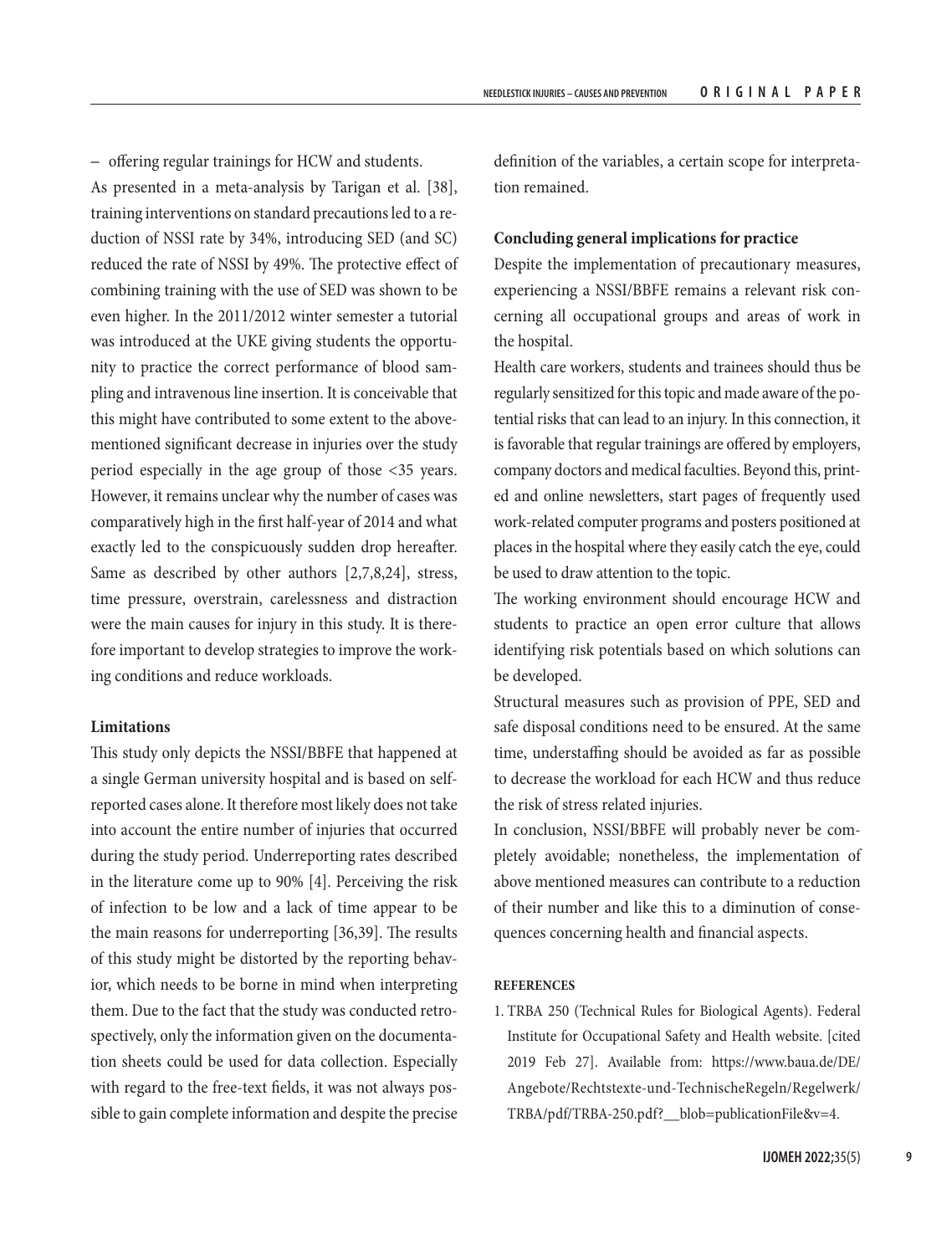- 2. Dulon M, Lisiak B, Wendeler D, Nienhaus A. Workers' Compensation Claims for Needlestick Injuries Among Healthcare Personnel in Hospitals, Doctors' Surgeries and Nursing Institutions. Gesundheitswesen 2017.
- 3. Elseviers MM, Arias-Guillen M, Gorke A, Arens HJ. Sharps injuries amongst healthcare workers: review of incidence, transmissions and costs. J Ren Care 2014; 40:150-6.
- 4. Hofmann F, Kralj N, Beie M. Needle stick injuries in health care - frequency, causes und preventive strategies. Gesundheitswesen 2002; 64:259-66.
- 5. Floret N, Ali-Brandmeyer O, L'Hériteau F, Bervas C, Barquins- -Guichard S, Pelissier G, et al. Sharp Decrease of Reported Occupational Blood and Body Fluid Exposures in French Hospitals, 2003-2012: Results of the French National Network Survey, AES-RAISIN. Infect Control Hosp Epidemiol 2015; 36:963-8.
- 6. Sohn JW, Kim BG, Kim SH, Han C. Mental health of healthcare workers who experience needlestick and sharps injuries. J Occup Health 2006; 48:474-9.
- 7. Wicker S, Stirn AV, Rabenau HF, von Gierke L, Wutzler S, Stephan C. Needlestick injuries: causes, preventability and psychological impact. Infection 2014; 42:549-52.
- 8. Dulon M, Lisiak B, Wendeler D, Nienhaus A. Causes of needlestick injuries in three healthcare settings: analysis of accident notifications registered six months after the implementation of EU Directive 2010/32/EU in Germany. J Hosp Infect 2017; 95:306-11.
- 9. Glenngard AH, Persson U. Costs associated with sharps injuries in the Swedish health care setting and potential cost savings from needle-stick prevention devices with needle and syringe. Scand J Infect Dis 2009; 41:296-302.
- 10. Council Directive 2010/32/EU. EUR-Lex website. [cited 2019 Feb 27]. Available from: [https://eur-lex.europa.eu/](https://eur-lex.europa.eu/legal-content/EN/TXT/?uri=CELEX:32010L0032) [legal-content/EN/TXT/?uri=CELEX:32010L0032](https://eur-lex.europa.eu/legal-content/EN/TXT/?uri=CELEX:32010L0032).
- 11. UKE website. [cited 2021 Nov 28]. Available from: [https://](https://www.uke.de/allgemein/presse/zahlen-fakten/index.html) [www.uke.de/allgemein/presse/zahlen-fakten/index.html](https://www.uke.de/allgemein/presse/zahlen-fakten/index.html)
- 12. Mast ST, Woolwine JD, Gerberding JL. Efficacy of gloves in reducing blood volumes transferred during simulated needlestick injury. J Infect Dis 1993; 168:1589-92.
- 13. Lefebvre DR, Strande LF, Hewitt CW. An enzyme-mediated assay to quantify inoculation volume delivered by suture needlestick injury: two gloves are better than one. J Am Coll Surg 2008; 206:113-22.
- 14. Green-McKenzie J, McCarthy RB, Shofer FS. Characterisation of occupational blood and body fluid exposures beyond the Needlestick Safety and Prevention Act. Journal of infection prevention 2016; 17:226-32.
- 15. Nelsing S, Nielsen TL, Nielsen JO. Noncompliance with universal precautions and the associated risk of mucocutaneous blood exposure among Danish physicians. Infect Control Hosp Epidemiol 1997; 18:692-8.
- 16. Gershon RR, Vlahov D, Felknor SA, Vesley D, Johnson PC, Delclos GL, et al. Compliance with universal precautions among health care workers at three regional hospitals. Am J Infect Control 1995; 23:225-36.
- 17. Kinlin LM, Mittleman MA, Harris AD, Rubin MA, Fisman DN. Use of gloves and reduction of risk of injury caused by needles or sharp medical devices in healthcare workers: results from a case crossover study. Infect Control Hosp Epidemiol 2010; 31:908-17.
- 18. Kevitt F, Hayes B. Sharps injuries in a teaching hospital: changes over a decade. Occup Med (Lond) 2015; 65:135-8.
- 19. Hasak JM, Novak CB, Patterson JMM, Mackinnon SE. Prevalence of Needlestick Injuries, Attitude Changes, and Prevention Practices Over 12 Years in an Urban Academic Hospital Surgery Department. Ann Surg 2018; 267:291-6.
- 20. Hettiaratchy S, Hassall O, Watson C, Wallis D, Williams D. Glove usage and reporting of needlestick injuries by junior hospital medical staff. Ann R Coll Surg Engl 1998; 80:439–41.
- 21. Scheller B, Wicker S, Rabenau HF, Marzi I, Wutzler S. Risk estimation of blood-borne infections by emergency room personnel. Unfallchirurg 2016; 119:575-80.
- 22. Wicker S, Wutzler S, Schachtrupp A, Zacharowski K, Scheller B. Occupational exposure to blood in multiple trauma care. Anaesthesist 2015; 64:33-8.
- 23. Wicker S, Jung J, Allwinn R, Gottschalk R, Rabenau HF. Prevalence and prevention of needlestick injuries among